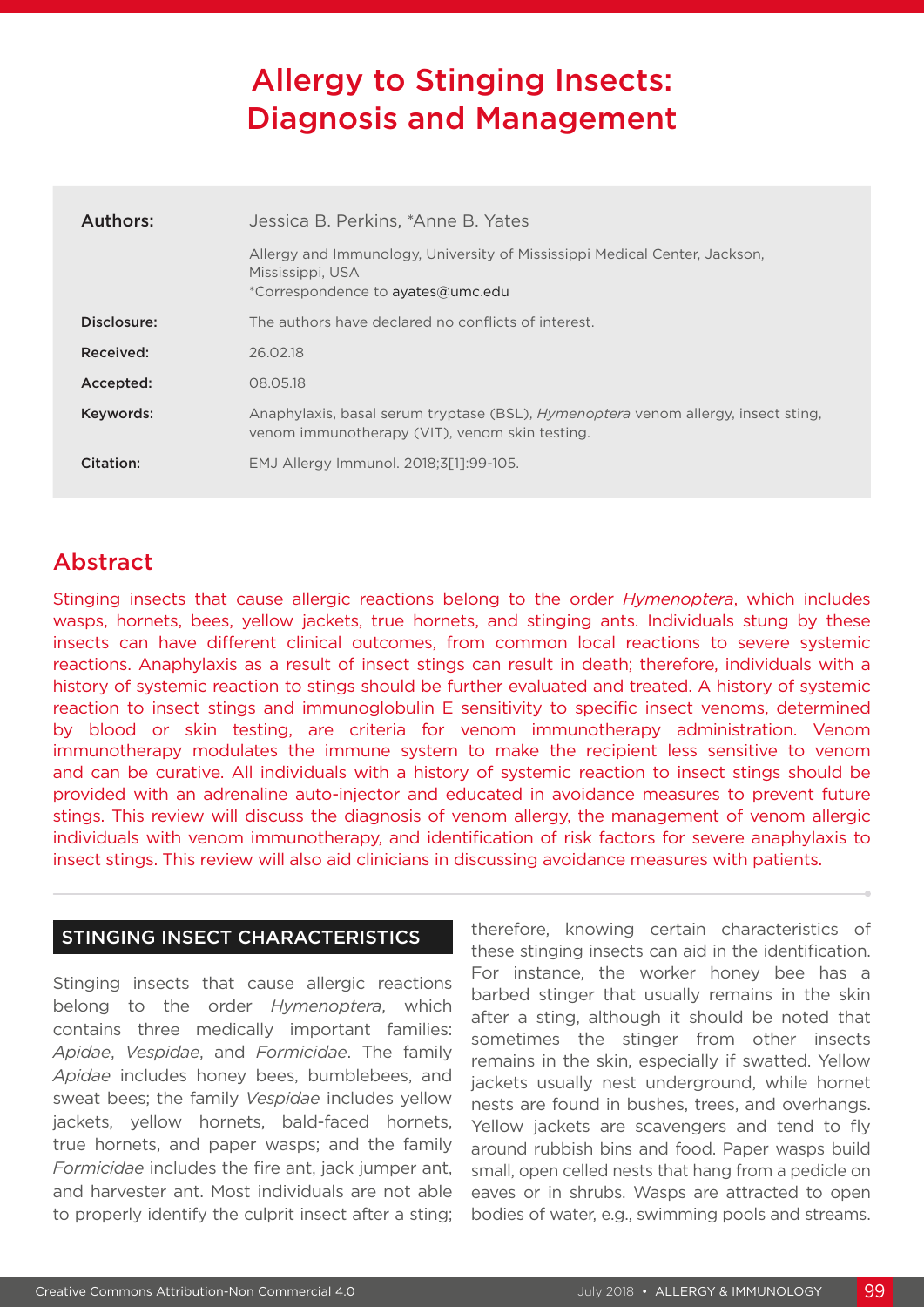#### Table 1: *Hymenoptera* characteristics and avoidance measures.

| Insect (Genus)                                                                        | <b>Nesting habits</b>                                                                                                      | <b>Activities that</b><br>increase risk of sting                                                                             | Level of<br>aggression                         | <b>Avoidance strategies</b>                                                                           |
|---------------------------------------------------------------------------------------|----------------------------------------------------------------------------------------------------------------------------|------------------------------------------------------------------------------------------------------------------------------|------------------------------------------------|-------------------------------------------------------------------------------------------------------|
| Honey bee (Apis).                                                                     | Domestic hives, waxy<br>comb nest in hollow<br>cavities.                                                                   | Walking barefoot<br>outside, beekeeping,<br>being in close<br>proximity to nectar,<br>pollen, and sweets.                    | Nonaggressive.                                 | Keep feet covered, wear<br>white clothing covering<br>most of the body, avoid<br>flowering plants.    |
| Bumblebee<br>(Bombus).                                                                | Bunch of grapes, waxy<br>nest, underground, or<br>under structures.                                                        | Walking barefoot<br>outside, being in<br>close proximity to<br>nectar and pollen.                                            | Nonaggressive.                                 | Keep feet covered, wear<br>white clothing covering<br>most of the body, avoid<br>flowering plants.    |
| Aerial yellow jackets:<br>yellow hornet and<br>bald-faced hornet<br>(Dolichovespula). | Large grey paper<br>nests with a thick,<br>scalloped exterior,<br>found in trees, shrubs,<br>or on buildings.              | Disturbing nests;<br>being sensitive to<br>vibration, yellow<br>jackets swarm<br>aggressively if their<br>nest is disturbed. | Aggressive<br>when their nest<br>is disturbed. | Avoid yard work if these<br>insects are seen in the<br>vicinity. Professionally<br>exterminate nests. |
| Yellow jacket<br>(Vespula).                                                           | Multilayered brittle<br>paper nests in the<br>ground or in landscape<br>materials.                                         | Close proximity to<br>outdoor foods and<br>rubbish bins,<br>and conducting<br>yard work.                                     | Very<br>aggressive.                            | Avoid open food sources<br>and rubbish bins, avoid<br>fruit orchards, remove<br>pet faeces.           |
| True hornets. These<br>are larger than the<br>American 'hornets'<br>$(Vespa)$ .       | Large, brittle, brown<br>aerial paper nests with<br>or without envelope,<br>found in hollow trees<br>or building cavities. | Outdoor activities,<br>especially in<br>wooded areas.                                                                        | Aggressive<br>when their nest<br>is disturbed. | Avoid yard work if these<br>insects are seen in the<br>vicinity, avoid bright lights<br>at night.     |
| Paper wasps<br>(Polistes).                                                            | Single level paper<br>nests without an<br>exterior cover, found<br>under eaves or<br>overhangs.                            | Gardening and lawn<br>maintenance.                                                                                           | Aggressive<br>when their nest<br>is disturbed. | Avoid disturbing nests in<br>shrubs or on eaves.                                                      |
| Fire ant<br>(Solenopsis).                                                             | Large mounds in the<br>ground, prefer sandy<br>soil.                                                                       | Outdoor activities,<br>sitting on the ground.                                                                                | Aggressive<br>when their nest<br>is disturbed. | Wear socks and closed<br>shoes, wear gloves for<br>gardening, look for and<br>avoid mounds.           |

Fire ants are prevalent in the south eastern USA, Central and South America,<sup>1,2</sup> and have spread to Hong Kong and Japan. $3$  Fire ants build their nests as mounds in the ground and use their mandibles to hold onto their prey as they administer multiple stings. The jack jumper ant, *Myrmecia pilosula*, is prevalent in Tasmania and mainland Australia.4 Features such as these can aid the clinician in history taking and insect identification, as well as educating patients on avoidance measures, which will be discussed later in the review (Table 1).

#### CLINICAL SYMPTOMS

In general, reactions to insect stings fall into two categories: local and systemic.

#### Local Reactions

Most stings will result in an immediate-type local reaction that lasts for a few hours. Local reactions are raised, erythematous, and pruritic. About 5–25% of individuals will experience large local reactions (LLR).<sup>5</sup> LLR usually occur hours after the sting and manifest clinically as an area of erythematous induration surrounding the sting site.<sup>6</sup> LLR can measure >10 cm in diameter and can cross joint lines.<sup>6,7</sup> This area is usually painful and pruritic, which can last for several days after the sting. LLR are usually an immunoglobulin (Ig)E dependent late-phase reaction, and patients who experience a LLR have about a 4–10% risk of a systemic reaction to a future sting.<sup>8</sup> The European Academy of Allergy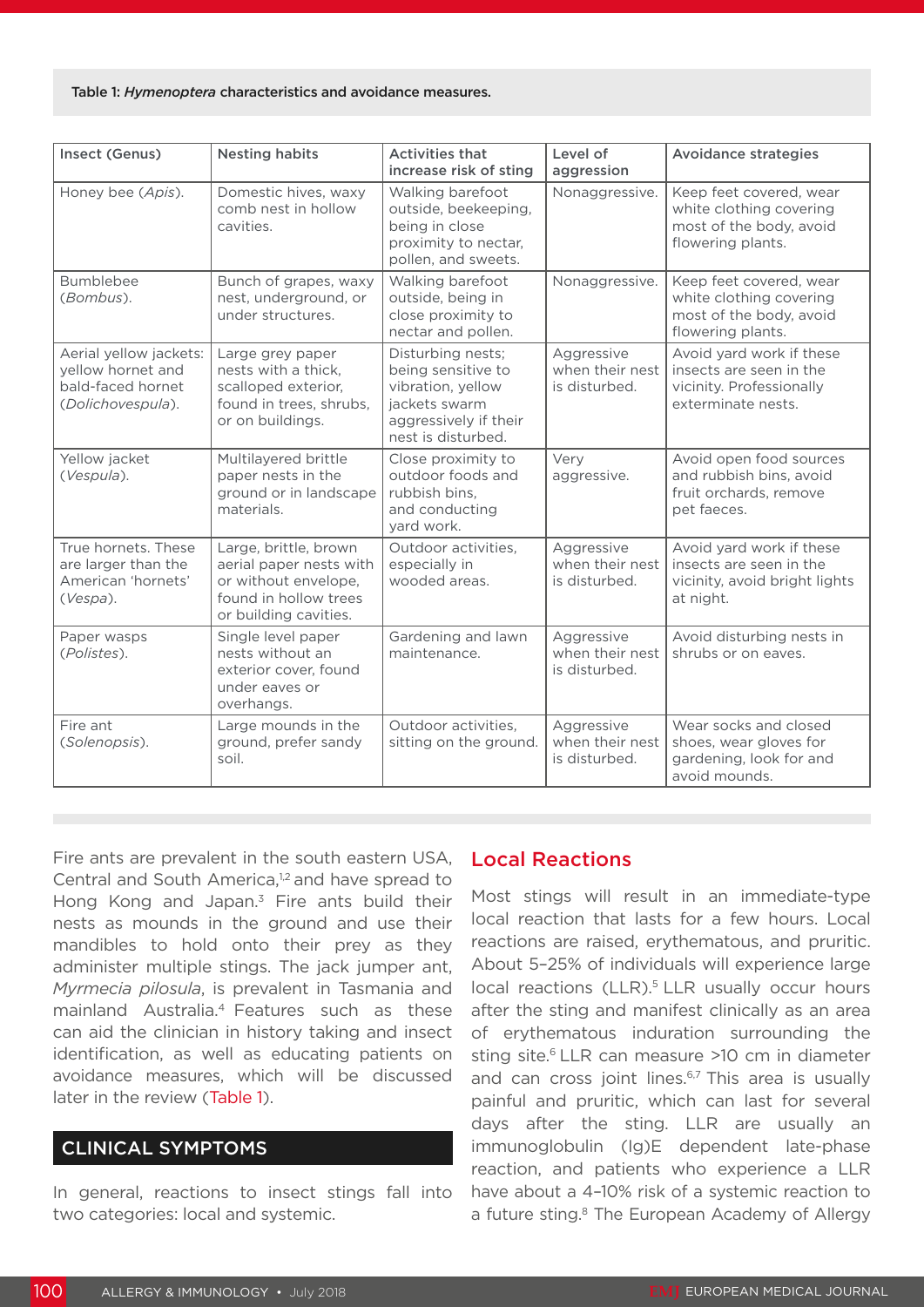and Clinical Immunology (EAACI) Task Force on Venom Immunotherapy reports a 0.8–7.0% risk of systemic reaction to future stings in those with a previous LRR.<sup>7</sup> Fire ant stings cause a sterile pruritic pustule at the sting site(s), which typically develop about 24 hours after the sting.

#### Systemic Reactions

Stinging insects can cause IgE-mediated systemic reactions that are cutaneous-only or life threatening.9 Life threatening systemic reactions that involve one or more organ systems are referred to as anaphylaxis. Anaphylaxis can have several different manifestations: respiratory compromise resulting in stridor, wheezing, coughing, or shortness of breath; cardiovascular involvement resulting in hypotension, lightheadedness, syncope, or arrhythmia; gastrointestinal upset, including nausea, vomiting, abdominal cramp and pain, or diarrhoea; skin findings, such as flushing, pruritus, urticaria, and angioedema; and neurological symptoms, including seizures, or a sense of impending doom. All of the aforementioned are signs and symptoms of this condition. In about 60% of children with allergic reactions to *Hymenoptera*  stings, skin symptoms are the sole manifestation, but this is found in only 15% of adults.<sup>10</sup> In the USA, 3% of adults and 1% of children are reported to have had a systemic reaction to an insect sting.<sup>5</sup> In Europe, the prevalence of systemic reactions due to stinging insects is 0.3-7.5%.<sup>6</sup> At least 40 fatal sting reactions occur in the USA<sup>10,11</sup> and about 20 fatal reactions from stings occur in the UK annually.<sup>12</sup> Patients with a prior systemic reaction to a sting have about a 30–65% risk for a subsequent systemic reaction to future stings, even to the same species.<sup>10</sup> The majority of deaths occur in adults as a result of circulatory collapse. Turner et al.<sup>13</sup> report a summary of 535 stinging insect fatalities that showed 80–90% of fatal cases occurred in men with an average age of 50–60 years. Half of the fatal reactions that occur with stinging insect allergy have no history of sting reaction.<sup>10</sup> There appears to be a higher risk of having a systemic reaction if there are multiple stings at the same time, or if repeated stings in a single season occur.<sup>14</sup>

In addition to IgE-mediated reactions, stinging insects can cause adverse clinical outcomes due to envenomation from a large number of stings. Envenomation causes systemic toxicity due to the increased load of venom in the body. Toxic compounds found in venom such as phospholipase A1, hyaluronidase, and antigen 5 can be toxic to tissues in the body.15 Venom can also trigger proinflammatory cytokines such as IL-1β, TNF-α, and IL-6, which has been demonstrated in mouse models.<sup>16</sup> Acute renal failure, hypotension, haemolysis, and rhabdomyolysis have all been described in the literature as causing adverse reactions due to envenomation.17 Fire ant venom contains alkaloids that are capable of causing cardiorespiratory depression and seizures.18

### Other Findings

Mast cell disease is reported in 1–8% of *Hymenoptera* venom allergic patients in Europe,19 and is reported in 2% of *Hymenoptera*  venom allergic patients in the USA.8,19 These patients usually have an elevated basal serum tryptase (BST) level (>11.4 ng/mL) and may develop more severe anaphylaxis to *Hymenoptera* stings, even with the first sting. They may have severe hypotension and loss of consciousness without cutaneous findings and have a higher risk for mortality from *Hymenoptera* stings.<sup>10</sup> Other uncommon reactions reported after *Hymenoptera* stings include serum sickness-like reactions and chronic urticaria.<sup>5,10</sup>

### **DIAGNOSIS**

Diagnosis of venom allergy is based on the clinical history and identification of venom specific IgE to the culprit insect by skin testing or *in vitro* tests. Only patients with a history of anaphylaxis to stings or individuals >16 years of age with diffuse cutaneous reactions need to undergo skin testing or *in vitro* tests.<sup>8</sup> In the USA, five *Hymenoptera* venoms are available for testing: honey bee, yellow jacket, yellow hornet, bald-faced hornet, and paper wasp. Skin testing is usually done with skin prick tests at 1-100 µg/mL concentration. A German article advocated use of up to 300 µcg/mL venom for skin prick testing.<sup>20</sup> If prick tests are negative, then intradermal skin tests are done at progressively increasing concentrations from 0.001–0.010 µg/mL (increase by 10-fold increments), until either a positive skin test occurs or the 1 µg/mL concentration is reached.<sup>8</sup>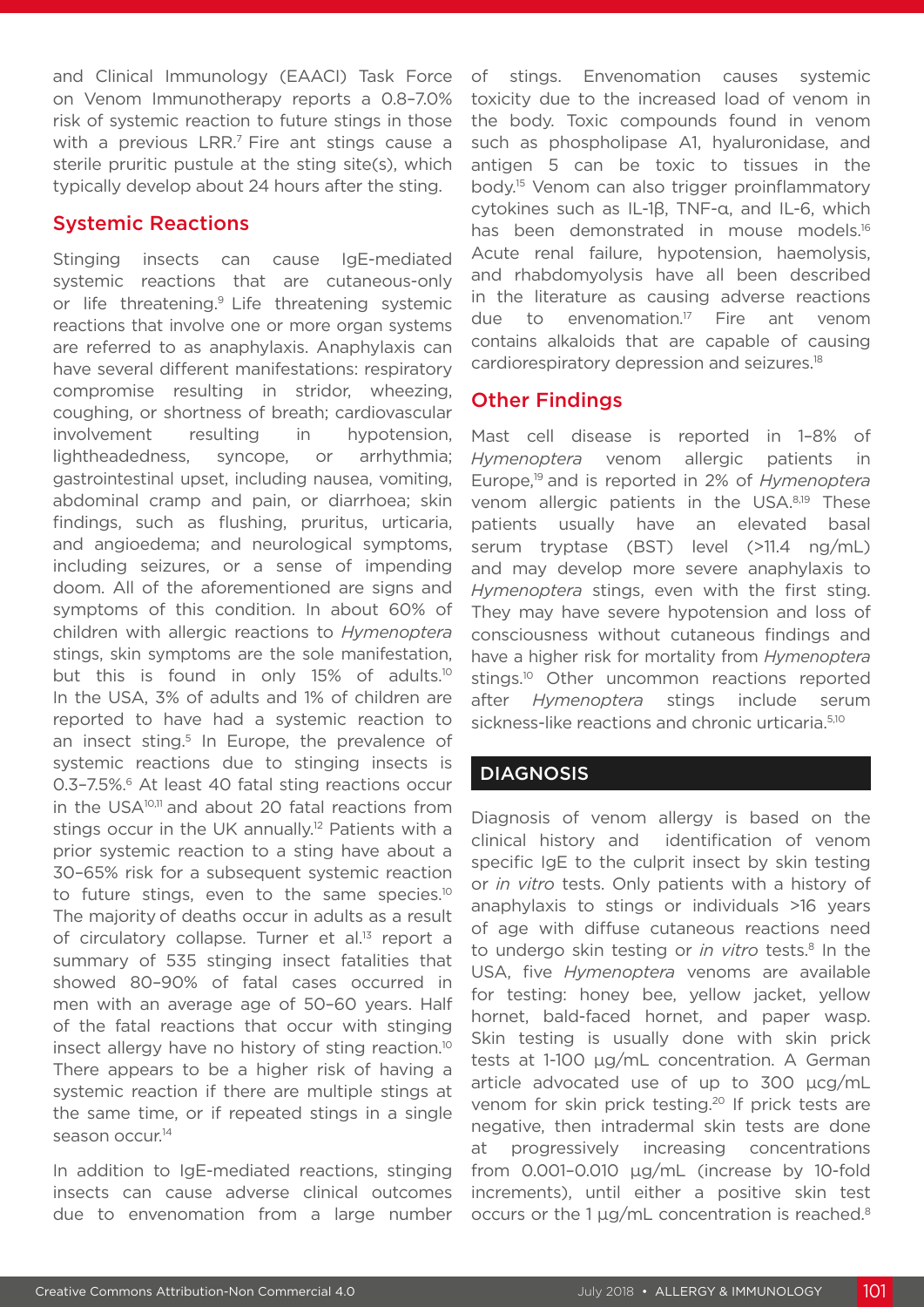Quirt et al.<sup>21</sup> advocate using a single step protocol with intradermal skin testing with 1 µg/mL of the five commercially available venoms without preceding skin prick testing or having a stepwise approach, but this has not been adopted by North American or British guidelines.8,22 For imported fire ants, a whole body extract is used for testing. Skin prick testing with 1:1000 weight per volume (w/v) with an imported fire ant body extract is carried out, then, if negative, intradermal skin tests starting with 1:1 million w/v should proceed and increase at 10-fold increments until there is a positive test, or the 1:1000 w/v concentration is reached. A positive skin prick test response is usually defined as a wheal of 3 mm or greater than the negative control, whereas a positive intradermal skin test is a wheal 5 mm or greater than the negative control. Venom skin testing is positive in 70–90% of patients with a clinical history of *Hymenoptera* sting allergy, but about 25% of patients react only to the 1 µg/mL intradermal skin test.<sup>10</sup> If skin testing is negative, then *in vitro* testing should be carried out that, if positive, confirms the diagnosis. The level of specific IgE antibody to venom does not predict the severity of the allergic reaction to a sting.23 If both skin testing and *in vitro* testing are negative in a patient with a history of sting anaphylaxis, the skin testing should be repeated after 6–12 weeks.

There are some patients for whom testing to whole venom extracts will not identify the cause of the allergy. About 4–6% of patients with a history of systemic reaction to *Hymenoptera*  stings have negative skin tests and *in vitro* tests to whole *Hymenoptera* venom.24 Another problem is that some patients are sensitive to multiple *Hymenoptera* venoms.7 *In vitro* testing with recombinant venom proteins may provide information as to whether allergy to multiple different venoms is due to cross-reactivity of IgE to similar venom proteins, or if there is true double sensitisation to unique proteins in different types of venom. Molecular component tests are available in Europe to recombinant proteins for honey bee (*Apis*), paper wasp (*Polistes),* and vespid (*Vespula*) venoms. The most commonly used are the antigen 5 proteins (Pol d 5 and Ves v 5), the phospholipases (Api m 1, Pol d 1, and Ves v 1) and bee acid phosphatase (Api m 3), melittin (Api m 4), and

icarapin (Api m 10).<sup>25</sup> Use of these recombinant venom proteins allows the determination of which patients are sensitised to multiple venoms versus those who demonstrate cross-reactivity.25 For instance, component testing may be helpful in evaluating those individuals who have positive specific IgE against both honey bee and yellow jacket venom. Those patients who are positive to Api m1, Api m3, and/or Api m10 should receive honey bee venom immunotherapy (VIT); patients who are positive to Ves v1 and/or Ves v5 should receive yellow jacket VIT; and individuals positive for both Api and Ves components should receive honey bee and yellow jacket VIT.26 Studies have shown that double positive IgE to component proteins occurs in about 50% of vespid allergic cases.<sup>24</sup> Bumblebee venom is available for *in vitro* testing but is not available for skin testing or treatment. Bumblebee venom has limited cross-reactivity to honey bee venom.8

#### MANAGEMENT AND THERAPEUTICS

#### Supportive Care Techniques

Uncomplicated local reactions to stings are treated with cold compresses and oral antihistamines. Urticaria is treated with oral antihistamines. Cold compresses, oral antihistamines, high potency topical steroids, nonsteroidal anti-inflammatory drugs for pain, and oral steroids for more extensive and persistent swelling are all suitable treatments for LLR.

#### Treatment of Anaphylaxis

Anaphylaxis is initially managed with intramuscular adrenaline, which is usually injected into the anterolateral thigh and additional doses may be required. Full emergency medical care should be given. The patient should be placed in a supine position with the legs elevated to promote blood return to the heart.<sup>10</sup> Hypotensive patients should be given isotonic intravenous fluid. Oxygen is given if oxygen saturation is low, and a bronchodilator is administered for persistent bronchospasm; intubation and mechanical ventilation may be required. Patients should be monitored for prolonged or recurrent anaphylaxis. Glucagon should be prescribed to patients taking a betaadrenergic blocker who have hypotension.<sup>10</sup>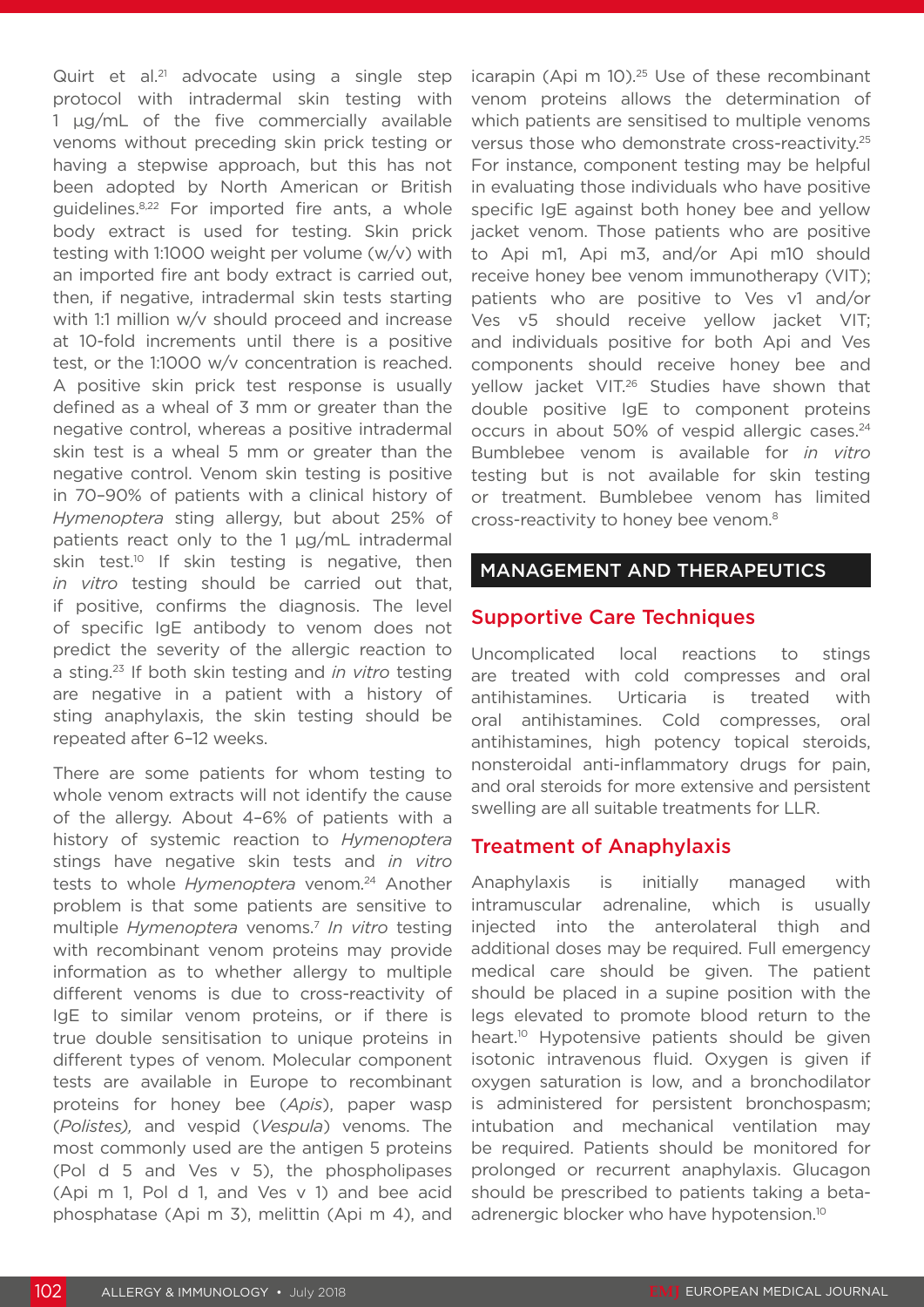#### Venom Immunotherapy

It is important to know that only those that have experienced a systemic allergic reaction to an insect sting should receive further testing to see if they are a candidate for VIT. Patients with positive results should be counselled about VIT, and it should be initiated if possible. VIT is highly effective and may be curative therapy for many with IgE mediated venom allergy.<sup>5,7</sup> The principle of VIT is to introduce small amounts of venom to the patient, and, by gradually increasing increments of venom administration, modulate the immune system, which makes the individual less sensitive. For flying *Hymenoptera*  insects, VIT is made from pure insect venom. It is difficult to obtain enough pure venom from fire ants to offer it commercially; as a result, the whole body of the fire ant is crushed to create extracts for diagnosis and treatment.<sup>27</sup> Fire ant whole-body extracts contain sufficient venom proteins for therapeutic use but are inferior to purified ant venom for testing and treatment.<sup>28</sup> Mixed vespid VIT is 95–100% effective at preventing systemic reactions to future stings, but bee venom is less effective, about 77%.5,7 VIT has a similar safety profile to aeroallergen immunotherapy. Systemic symptoms to VIT occur in 5–15% of the population during their first weeks of treatment and are usually mild.<sup>5</sup>

*Vespa crabro* is a prevalent stinging insect capable of causing anaphylaxis and is prevalent in the Mediterreanean area of southern Europe. Most proteins in *Vespa* and *Vespula* families are highly cross-reactive; however, the antigen 5 from *Vespa crabro* and *Vespula* are unique and not cross-reactive, so treatment with *Vespula* VIT will not confer complete protection.29 *Vespa crabro* venom is available for testing and treatment in some European countries.

VIT schedules can vary but typically an individual will receive subcutaneous injections weekly until a maintenance dose is achieved on a standard schedule. Once a maintenance dose is achieved, patients receive monthly therapy for at least 1 year. Following this, the maintenance interval is extended to every 6-8 weeks.<sup>5</sup> VIT is usually administered for 3-5 years.<sup>7</sup> Patients needing maintenance therapy for >5 years may be given VIT at 12 week intervals.<sup>8</sup> Certain scenarios would cause an individual to be on injections indefinitely, such as those with a honey bee

allergy. Patients with a mast cell disorder or those who had a systemic reaction to a sting while actually on VIT may also need treatment >3-5 years.<sup>5</sup> This is best addressed on a case by case basis. There are schedules available to help reach maintenance dosing faster such as rush and ultra-rush, in which maintenance dosing can be achieved in days. It is reported that ultra-rush scheduling is associated with a higher risk of systemic reaction to VIT.<sup>8,7</sup>

The specific venom used for treatment depends on the history of the culprit insect. However, as many patients are unable to identify the specific type of insect causing the sting, there is debate as to whether treatment with VIT should include all venoms with positive tests or only the most likely culprit insect venom. Use of *in vitro* recombinant venom component testing may help to resolve this issue in the future.

Although this assay is not yet standardised, basophil activation tests (BAT) may be useful in determining if VIT has been successful at achieving a protective immune response.<sup>7</sup> BAT use basophils from a patient with suspected *Hymenoptera* allergy, and these basophils are exposed to defined concentrations of *Hymenoptera* venom. Activation is measured based on the percentage of basophils that express the activation marker CD63 on basophils.8 EAACI states that performing sting challenges is the most reliable and gold standard for monitoring the effectiveness of VIT. Sting challenges are used to identify those individuals who are not protected at the maintenance dose of 100 μg.<sup>7</sup> Sting challenges are not routinely performed in the USA.

### Contraindications to Venom Immunotherapy

The EAACI Task Force on Contraindications to Allergy Immunotherapy recommends several absolute contraindications to VIT: poorly controlled asthma, active autoimmune disorders, active malignant neoplasias, children <2 years of age, and acquired immune deficiency syndrome (AIDS).30 Use of angiotensin-convertingenzyme (ACE) inhibitors and beta-blockers are not a contraindication for VIT.<sup>7,30</sup> Pre-existing cardiovascular disease, even in elderly patients, is not a contraindication to VIT.<sup>7</sup>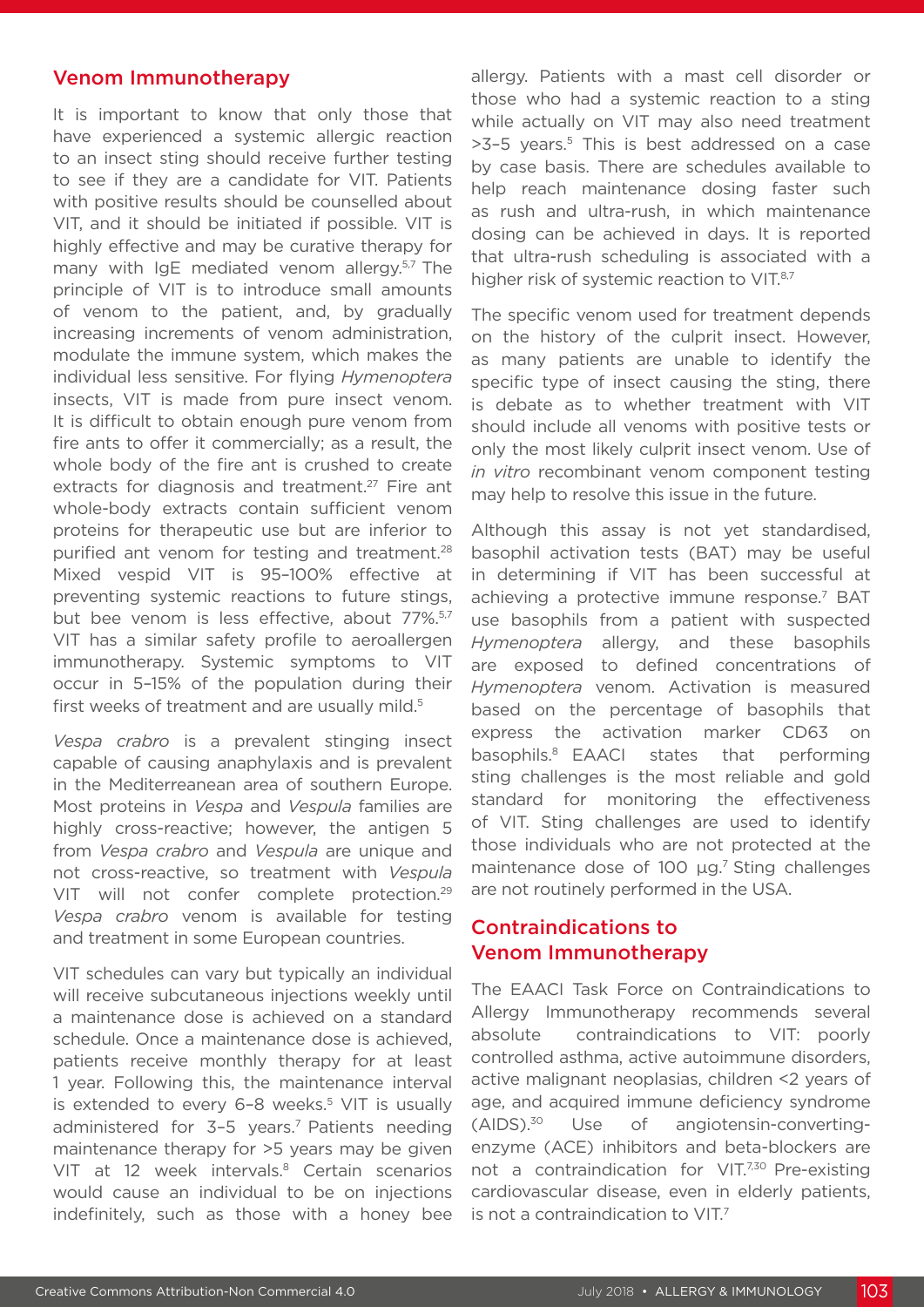## Identifying Risk Factors for Anaphylaxis

Certain risk factors can put an individual at increased risk of severe anaphylaxis or death as a result of an insect sting. Experiencing anaphylaxis without cutaneous symptoms (such as urticaria or angioedema) is a risk factor for severe reaction with future sting.<sup>31</sup> Older age (>45 years), chronic cardiovascular disease, and having a history of a previous severe anaphylactic reaction are also risk factors for further anaphylaxis.<sup>5</sup> There is controversy as to whether patients taking beta-blockers or ACE inhibitors may have some increased risk of anaphylaxis, because they may be less responsive to adrenaline treatment and require repeat dosing.<sup>8</sup> However, currently the United States Joint Task Force practice parameters advise that patients requiring beta blockers or ACE inhibitors should continue VIT, as the benefits of VIT outweigh the risk of severe reactions to *Hymenoptera* stings.<sup>8</sup> Honey bee venom is associated with a higher risk for reaction during the build-up phase of VIT and has a lower rate of protection from future sting reactions (85% for honey bee versus 96% for mixed vespid venom).<sup>32</sup> Patients who were not protected at the usual maintenance dose of 100 µg of honey bee or vespid venom were protected when the maintenance dose was increased to 200 µg.<sup>32</sup>

Individuals with a clonal mast cell disorder or elevated baseline tryptase may also be at an increased risk for severe reactions to VIT and *Hymenoptera* stings.7,8 BST level should be measured after the reaction has fully resolved in all patients with anaphylaxis to *Hymenoptera*  stings, typically about 4–6 weeks after the reaction. Patients with a BST level >11.4 ng/mL should undergo an evaluation for an underlying mast cell disease; BST levels of 20 ng/mL or higher are a minor criterion for diagnosis of clonal mast cell disease. Patients with elevated BST levels also have a higher risk of systemic reactions to VIT injections, and increased risk of treatment failure with VIT.<sup>10</sup> About 15% of patients with mast cell disease will have systemic reactions to *Hymenoptera* stings but negative tests for IgE to venom.<sup>24</sup> However, patients with mastocytosis and evidence of allergy to *Hymenoptera* stings should receive VIT.7

#### Avoidance Measures

Avoiding cooking and eating outdoors, walking outside barefoot, and exposure to flowering plants can help decrease the risk of encountering stinging insects.<sup>8</sup> If an individual encounters a flying *Hymenoptera* insect, they should slowly walk away from the area and avoid swatting at the insect or making sudden movements; furthermore, stinging insects are attracted to an individual's breath, so covering the mouth and nose is recommended. Seeking shelter indoors or in an enclosed vehicle should be pursued if possible. Fire ants may sting multiple times and should be quickly removed if found on the skin. Fire ant mounds should be treated with pesticides when seen. *Hymenoptera* are most defensive near their nests, so observing the area for flying insects or visible nests prior to starting outdoor activities can also aid in avoidance. (Table 1)

#### **SUMMARY**

Stinging insect allergy can result in different clinical manifestations. Those with systemic reactions require prompt treatment with adrenaline and the clinician should educate these patients on avoidance measures to prevent future stings. Individuals with systemic reactions to insect stings should undergo further testing so the diagnosis of stinging insect allergy can be made. If so, these patients could be candidates for VIT, which can be curative.

#### References

- 1. Kemp SF et al. Expanding habitat of the imported fire ant: A public health concern. J Allergy Clin Immunol. 2000;105(4):683-91.
- 2. deShazo RD et al. Reactions to the

stings of the imported fire ant. N Engl J Med. 1990;323(7):462-6.

3. Potiwat R, Sitcharungsi R. Ant allergens and hypersensitivity reactions in response to ant stings. Asian Pac J Allergy Immunol. 2015;33(4):267-75.

4. Brown SGA et al. Causes of ant sting anaphylaxis in Australia: The Australian Ant Venom Allergy Study.